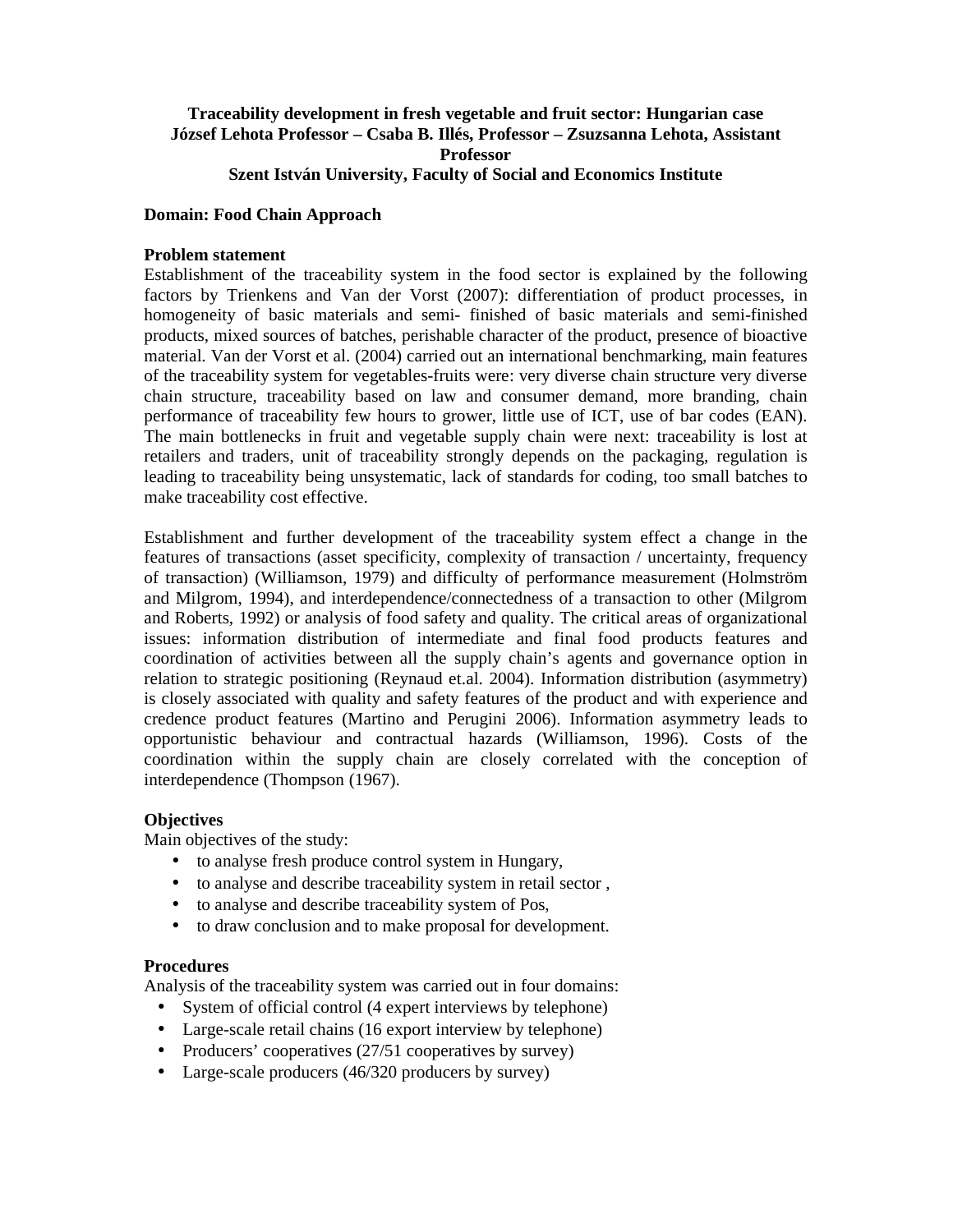Organizational system of official control underwent a significant transformation during the years past. Control of certain fields, propagating materials, quality control of fresh vegetables and kinds of fruits, control of heavy metal- and plant protecting chemical content and hygienic control belonged to independent organizations, which were reorganized into an unified system during the years 2006-2007. In the field of official control, four half-structured expert interviews were made (telephonic interviews of 50-60 min duration).

Regarding the retail chins, interviews were conducted with experts in vegetable-fruit purchase, operating in 16 chains. (Telephone interview, 50-60 min. duration). Among the retail chains 3 hypermarkets (CORA, Auchan, TESCO) 3 supermarket (TESCO, SPAR, SMATCH), 3 discount chains (Penny, Plus, Profi) 2 C+C chains of department stores (METRO, Interfruct ) and 4 retail chains (Coop Hungary, CBA, Reál, Heliker) were included.

Traceability systems used by producers' cooperatives was examined by means of a questionnaire (postal questioning) survey. At the time of the survey 51 producers' cooperatives had permanent or temporary authorization to operate. Of the questionnaires sent off, 27 (54%) were returned. The favourable proportion of return may be attributed to telephone contact established before and following the postal dispatch.

## **Results**

The main conclusions, drawn from official control interviews are as follows:

- Traceability systems differ from one to another according to the sales channels. In case of direct and sales on the wholesale market, the system of traceability exists and operates partially exists and operates partially only. Lack of traceability documentations and lack of transparency of the sales channel represent a significant problem.
- In case of major producers, producers' cooperatives, major wholesalers and retail chains, a traceability system was established and operates on a satisfactory level. Main problems originate from the lack of regular official control, problems of laboratory conditions and problems of quick checking up of traceability documentations (paperbased traceability system, scarcity of labour force, lack of special knowledge). Minimum performance of traceability is not defined on level of the sales channel, thus checking up time is very slow and in several cases, it surpasses the duration of the consumption of the product. For sanctioning quality faults and food safety deficiencies serve first of all penalties, the amount of which is relatively low as compared with the hazard and the damage caused.
- The main problems associated with the control of plant protecting chemical and heavy metal content are: the sample number, necessary for adequate analysis of hazard is low (about only 50% of the justified). Examinations, carried out by companies (producing, trading ones) extend to a few products and some market actors only. Companies make laboratory examinations mainly in case of export sales. Own laboratory is possessed by a few market actors only. Within the frame of official control, institution of automatic laboratories is now in progress. Costs of laboratory examinations are relatively high. The proportion of laboratory examinations of preventive character is low. Also the proportion of product withdrawals and recalls is low.

The main conclusions drawn from retail trade interviews are as follows:

• The purchase system of vegetables-fruits is strongly differentiated, extending from local, small-scale chains (local ÁFÉSZ shop-nets) to regional (Coop Hungary, Reál ,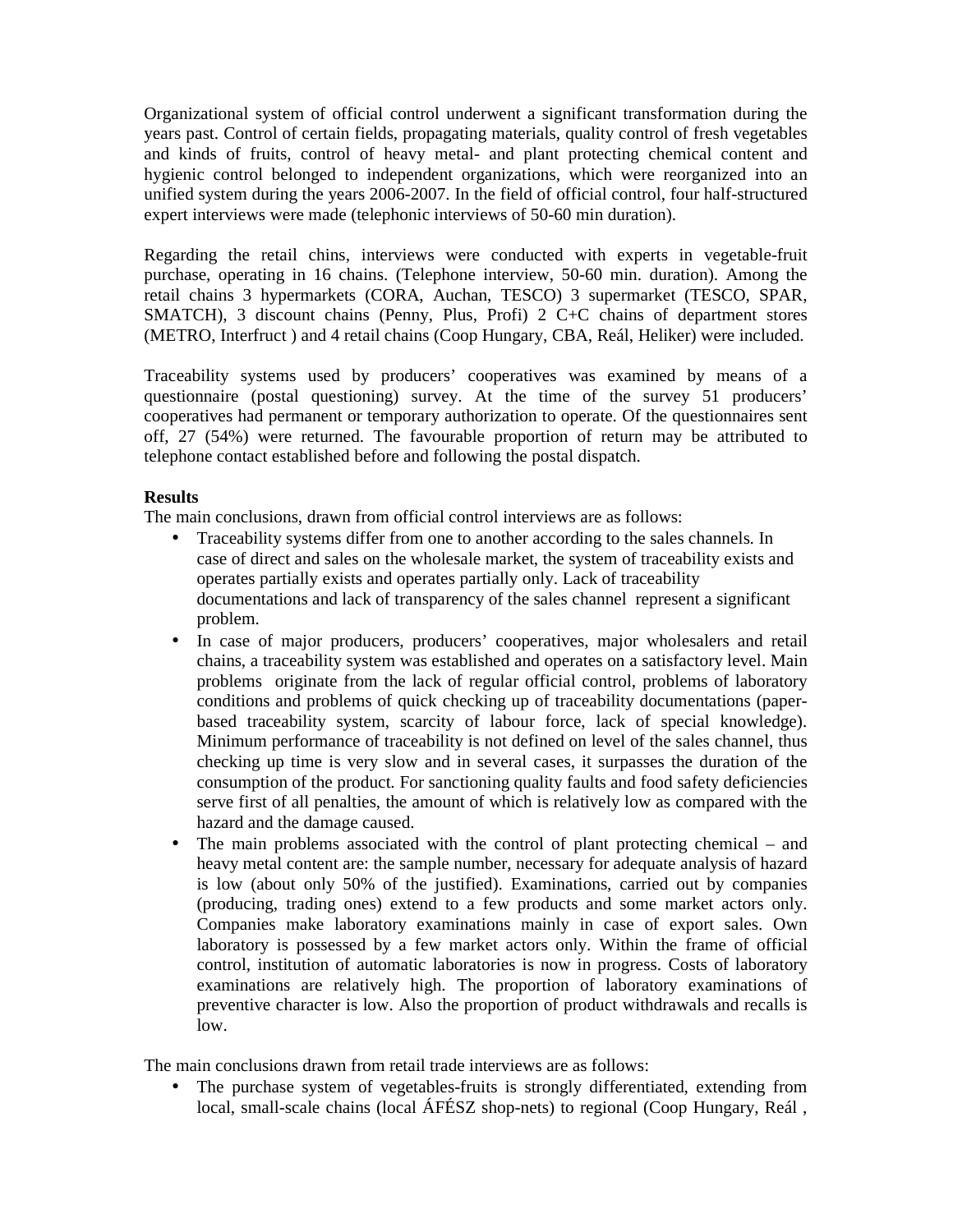CBA) purchase system and country-wide purchase system (international retail chains). A part of the retail chains has category manager-like connection with the wholesalers (e.g. regional wholesalers of Reál and a part of the Pro-Coop ZRt., e.g. Bács Zöldért).

- The traceability systems show significant differences depending on the degree o centralization of the purchase, product features (length of the production period, perishability, quality keeping of the product) and the proportion of repacked products. Traceability of products causes the greatest problem in case of repacked mass goods and when a few products originating from a few suppliers are packed together
- Traceability system according to phase's levels is applied by retail chains, main target of which is the determination of product liability and shift of hazards, respectively. The main purpose is first of all the treatment of quality reclamations and only secondly the prevention of food safety problems.
- In compliance with food safety requirements, the role of official control is determinative. There was a precedent for self-examinations or laboratory development in case of a few retail chains only. Regular inspection and control on the spot on behalf of suppliers is scare, they fail to perform regular hazard analyses.
- Main form of the paper-based traceability system is the use of labels and tickets. Identification of the product is done by the use of bar codes (EAN)
- Retail chains possess internet accessibility, but it is limitedly applied in purchasing activity because of differentiated preparedness of suppliers (infrastructural deficiencies, problems with specialist knowledges).
- Economic and managerial benefits of traceability systems are not comprehended by retail chains. They regard the paper-based system as efficient. They are aware of the length of transit time, surpassing consumption time, but this is mainly explained by the problems of official control.

Main conclusions in association with the traceability system of producers' cooperatives are as follows:

- Producers' cooperatives became unambiguously aware of the importance of the development of the traceability system. In sales relations, expansion and further development of the traceability system was assigned to the third place of 8 factors by the respondents. Among future tasks (3-5 years) traceability system was regarded as the most important issue beside the strengthening of purchaser-supplier relations and branding activity on behalf of the producer and cooperative. Advantages of the traceability system are considered according to the following: precondition of market (first of all export market) penetration, tool of adaptation to purchasers' and consumer demands, reduction of costs originating from safety hazards.
- Regarding purchasing, purchase from producers or other producers' cooperatives are determinative. In sales relations, a most important role is played by sales to wholesalers, retail chains and direct export sales. the main form of coordination is the contract, within which forms shorter than one year are preferred, while the proportion of those for longer than one year is low (18.1%).
- The tools applied most frequently in supplier relations to purchasers are: positive or negative list of plant protecting chemicals, advice, prescription of quality assuring system, input assurance, prescriptions relating to variety and to f propagating material.
- the most frequent forms of quality assurance systems are as follows: EUREP-GAP, HACCP, Good Processing Practice
- The traceability system is exclusively paper-based, completed by the use of EANcode. A smaller part of the producers' cooperatives possesses product recalling program, hazard handling system for treatment and registration of claims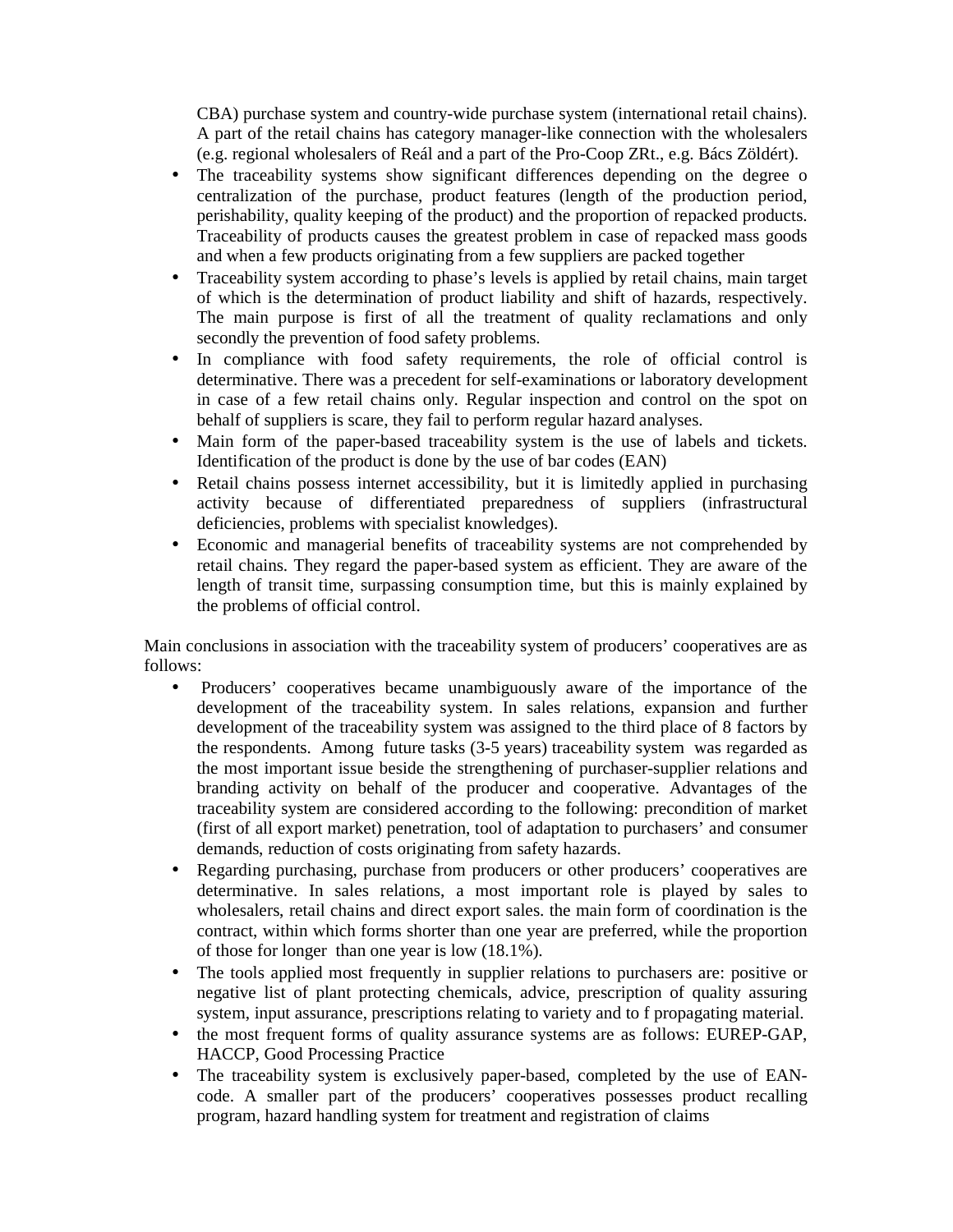• Regarding data transfer technologies mobile phone, fax (100%) are most frequently used, and wide-band internet (88, 9%).

| <b>Factors</b>         | <b>Retailers</b>       | <b>Producer</b>       | <b>Producers</b>      |
|------------------------|------------------------|-----------------------|-----------------------|
|                        |                        | cooperatives          |                       |
| Characteristics        | Mix of medium          | Atomistic market      | Atomistic market      |
|                        | concentrated oligopol  | structure. Increasing | structure.            |
|                        | and atomistic market   | role and market       | Diverse of size and   |
|                        | structure. Increasing  | share.                | level of technology   |
|                        | concentration and      |                       | and knowledge.        |
|                        | market power           |                       |                       |
| Forces of traceability | Mainly laws and        | Mainly laws and       | Mainly laws and       |
|                        | regulation, little     | regulation, power of  | regulation, power of  |
|                        | affect of consumer     | retailers. Consumer   | wholesalers.          |
|                        | behaviour.             | behaviour on export   |                       |
|                        |                        | markets.              |                       |
| Governance forms       | Contracts with         | Contracts with        | Contract with buyers  |
|                        | suppliers, mainly less | members, mainly       | (wholesalers), mainly |
|                        | than one year.         | more than one year    | less than one year.   |
|                        |                        | Joint planning of     |                       |
|                        |                        | variety structure.    |                       |
| Traceability           | No exact time to       | No exact time to      | No exact time         |
| performance            | suppliers or           | members of            |                       |
|                        | producers              | cooperatives          |                       |
| Traceability forms     | Based on paper         | Based on paper        | Based on paper        |
|                        | documents (labels),    | documents (labels),   | documents. Little use |
|                        | parallel with using    | parallel, with using  | of ICT                |
|                        | barcode (EAN)          | barcode (EAN)         |                       |
|                        | Little use of ICT      | Little use of ICT     |                       |

### **Table 1. Main characteristics of traceability system in Hungarian fresh vegetable and fruit supply chain**

### **Conclusions**

The main characteristic of the sector's traceability system

- The integrated traceability system is not implemented. Mainly sequential coordination and traceability forms are characteristic.
- There is no clear traceability performance level for chain actors.
- There are not any vertical organizations to coordinate traceability system and transparency in chain.
- Incentives of traceability system based mainly on laws and legislation, less on economical ones.
- At the companies there are not any integrated chain information systems, little use of ICT, only telephone and fax (though most of them has internet) are charcteristic.

# **References:**

- 1. Holmström, B. Milgrom, P. (1994): The Firm as an incentive system, American Economics Review, 84 (4).
- 2. Martino, G. Perugini, C. (2006): Hybrid forms in the supply of safe foods, In: J. Bijman – S. W. F. Omta, – J.H. Trienekens, – J.H.M Wijands – E.F.M. Wubben (eds)